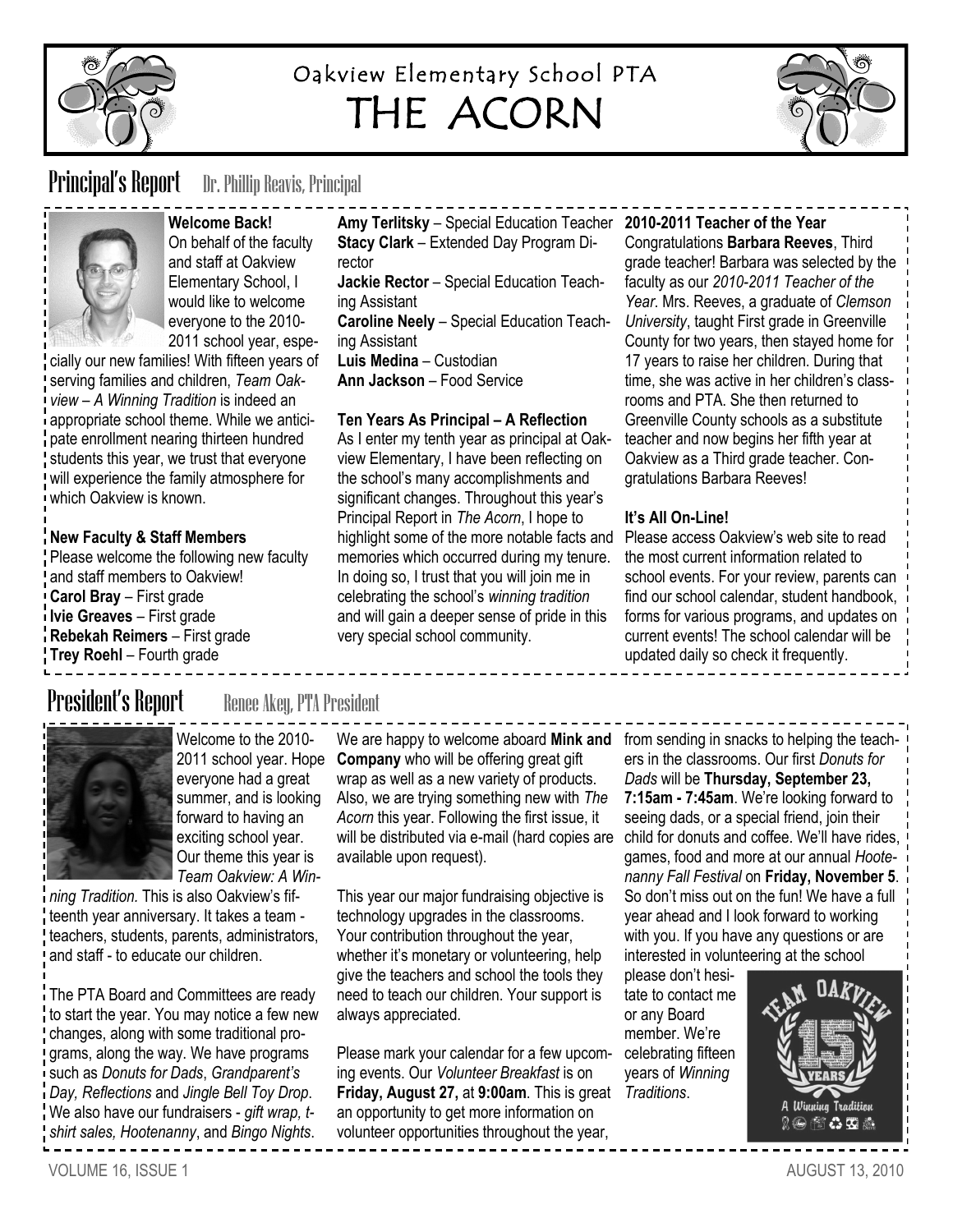## Volunteers Jennifer Cook and Nicole Westmoreland, Co-Chairs

Research shows that when parents are involved, students achieve more. Oakview volunteers give literally *thousands* of annual volunteer hours. Certainly this investment is one reason why Oakview continues to be an exceptional place of learning. Our school can benefit from any amount of your time, whether that is fifteen minutes after morning carpool or a year-long commitment as a classroom *Room Coordinator*. Oakview has a volunteer opportunity for everyone.

### *How Can You Sign-Up To Be A Volunteer At Oakview?*

You will have many opportunities during the first few weeks of school to identify the volunteer opportunities that most interest you. Look for the brightly colored *Volunteer Opportunities Form* that was included in the packet that your child received at *Meet the Teacher*. This form is our primary means of

filling volunteer needs in and out of the classroom, and so we ask that you *promptly*  return the form to the teacher.

To learn more about volunteering at our school, please join us at the *Volunteer Breakfast* on **Friday, August 27** at **9:00am**  in the cafeteria. Feel free to bring younger siblings. Breakfast goodies will be served. You will have the opportunity to individually meet with the *Volunteer Committees* that most interest you. If you're interested, you can sign-up to volunteer that day. You can also mingle with friends, old and new.

We will host a special meeting for our new families at Oakview immediately following the *Volunteer Breakfast.* When you visit your child's classroom during Oakview's *Open House and Curriculum Night* on **Thursday, August 26**, you can sign-up for various

classroom volunteer opportunities. If you are interested in being a *Room Coordinator*, be sure to indicate your interest on the *Volunteer Opportunity Form*. The *Room Coordinator Breakfast* will be held on **Tuesday, September 7** at **9:00am** in the cafeteria. *Room Coordinators* will forward monthly *Classroom Volunteer Schedules* to parents. Throughout the year, the PTA will post volunteer needs in *The Acorn*, on the school website, as well as on the PTA *Bulletin Board* in the cafeteria. Make sure you attend the *Volunteer Training Sessions* offered in **September** and **October** for *SEEDS*, *Computer Lab*, and *Reading Tutor* volunteers. We look forward to volunteering with you.



Membership Liz Acker and Robyn Kirkpatrick, Co-Chairs

*PTA Membership* and *Friends of Oakview*  campaigns will begin **August 16**!

Last year, we reached one hundred percent membership and received many awards*.*  The cost of a PTA membership is \$3.50 *per child* enrolled at Oakview. Please help us in reaching our goal this school year by purchasing at least one membership for *each child* in your household enrolled at Oakview. A portion of that money goes to *National and State PTA* and a small portion stays at Oakview. All students will receive a *Chick-fil-A*  coupon for joining the PTA! There will be a contest between the classes with prizes

Welcome to the 2010-2011 school year! The awarded to the first class to reach one hundred percent. Look for details coming soon.

> When you give to *Friends of Oakview*, one hundred percent of this money stays at Oakview and is spent on specific needs in the current school year. In the past, money has gone towards enhancing our technology in the classrooms, playground improvements, security systems, *Fossil Fun Day*, paving the track and other ways that directly affect our children. *Friends of Oakview* also funds *SEEDS, Artist in Residence*, teacher reimbursements, visiting authors, science lab activities, *Reflections, Donuts for Dads*, *Grandparents Day* and many other activities.

Individuals, families, or businesses with a cumulative donation of \$50 or more for the current school year will be listed in Oakview's monthly newsletter, *The Acorn*, and on the *Wall of Friends* in the Oakview lobby. Your donation to the *Friends of Oakview* is tax deductible. Also, your employer may have a *Matching Gifts Program* that will match your donation. Make sure to list this information on your *Friends of Oakview*  form. Your generosity is greatly appreciated!

If you have any questions please contact, **Liz Acker** at 286-9321 or **Robyn Kirkpatrick** at 908-8125.

### Programs Michelle Rumple, Chair

Welcome back to the 2010-2011 school year. As Oakview Elementary begins its fifteenth year, we are excited to be working on many wonderful programs for our Oakview Family. Our first program of the year is *Donuts for Dads*. Dads or special friends, make a note on your calendars. Enjoy coffee, juice and donuts with your child before the school/work day begins.

**Donuts for Dad Dates September 23** Special Education, Kindergarten and First **Grade October 21st** Second and Third Grade **November 11th** Fourth and Fifth Grade

Other programs scheduled for this school year are: **October** Red Ribbon Week Fossil Fun Day **November**  Preschool Book Donation Grandparents Day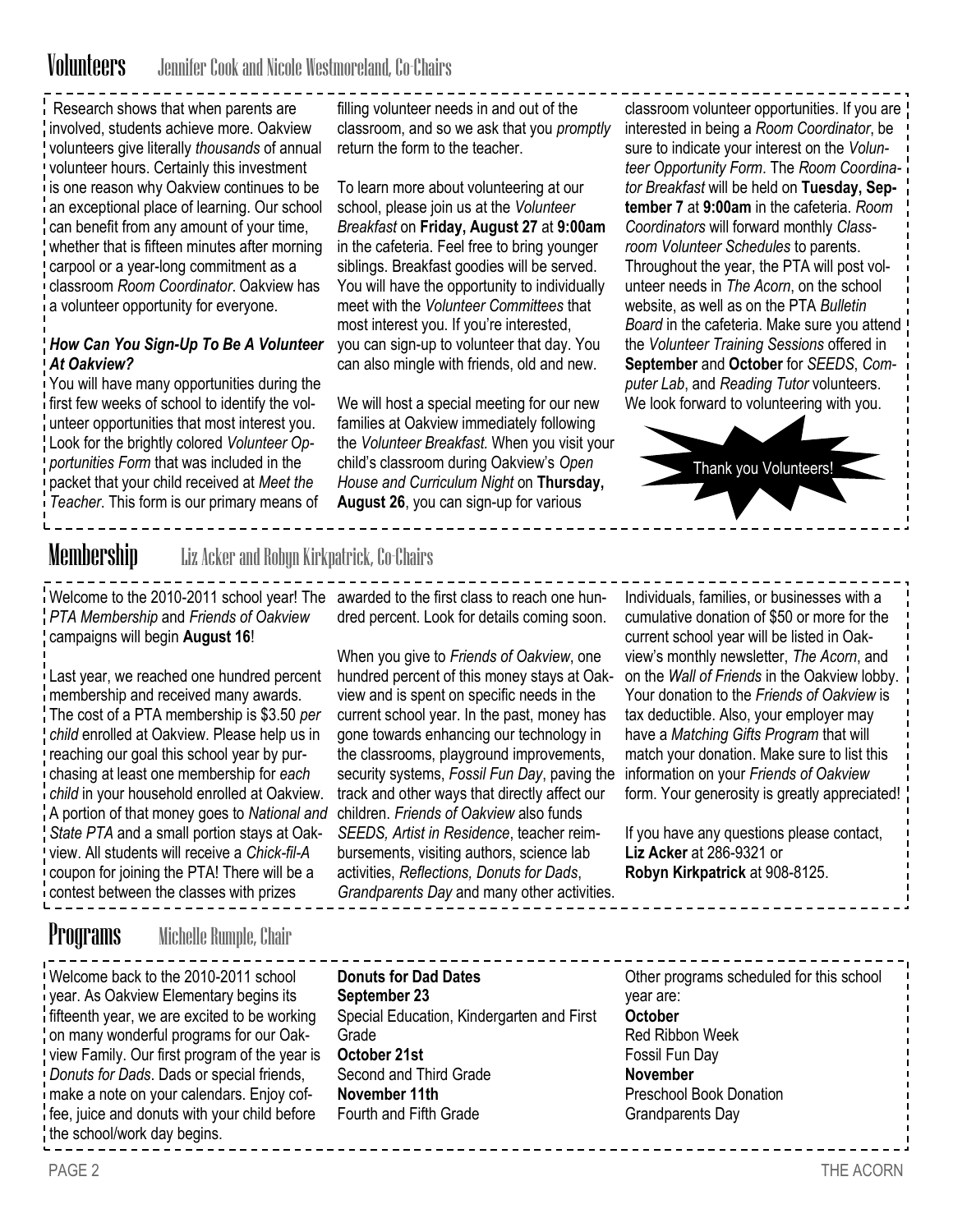# Ways and Means Michelle Inserillo and Judy Parker, Co-Chairs

Welcome to the 2010-2011 school year at Oakview Elementary. We are very excited about the fundraisers we have planned this year. The PTA monies that are raised will be spent on the many fantastic programs that make Oakview the school that it has proven to be. There are many programs imperative to the success of our school that your PTA dollars support, such as *Teacher Reimbursements, Science Lab Activities, SEEDS, Reading Counts, Reflections, Grounds Beautifications* and many more. Our focus this year is technology upgrades. Your support of PTA fundraisers will enable us to expand technology in our classrooms; we will purchase handheld devices which communicate wirelessly with our promethean boards. As co-chairs of *Ways and Means* we Look for more information as the holiday would like to thank you in advance for the support you give to make Oakview the best it can be.

#### **Mink and Company**

This year we are welcoming a new fundraiser to Oakview. Mink and Company offers a variety of new products while still providing us with the great quality of products and service that Oakview families have become accustomed to. Sales will begin **August 13.** Please notice and review the packet that your student will receive at the *Meet the Teacher*. There will be great prizes and lots of fun. All orders must be received by **September 10** to receive your prize credit. Of course, Oakview's number one priority is the safety of our students, so please remind your children only to sell to people that they know and never approach strangers. If you have any questions please contact: **Ann Ward** at 286-9374 or **Wendy Neale** at 458-9129.

#### **Entertainment Books**

Entertainment Books are new and improved this year and everyone will have an opportunity to buy and sell these books full of really valuable coupons and discounts. Orders will due by **September 10.** Look for information in your packet given to your child at *Meet the Teacher*. For additional information please contact:

**Kendall Hunter** at 676-9298 or **Trina Williams** at 297-1164.

#### **Hootenanny Fall Festival**

The Hootenanny Fall Festival is on its way. We have events which are sure to bring lots of entertainment for everyone. Mark your calendar for **Friday, November 5.** Anyone interested in helping with preparations, please contact:

**Cherie Bennett** at 675-0943 or **Brianna Shaw** at 419-343-6100. Your help is always greatly appreciated.

#### **Elf Shelf**

The Elf Shelf is back again. This fundraiser has been very successful and the children love it! It gives your child a chance to shop for Holiday gifts for Mom and Dad. Elf Shelf dates will be **December 14, 15, and 16**. season approaches. Our co-chairs **Amy Barresi** at 213-9614 and **Chantelle McDermott** at 297-9385, will be sending out more information in the future.

#### **Spirit Wear**

Show everyone that you are part of the *Oak-* **Bi-Lo Bonus Card**: Although you may *view Team of Winning Traditions* on our first Spirit Day, **Friday, August 27**. You may purchase a t-shirt by completing the order form in your *First Day Packet* and send it to the school with your child. Zip-up hoodies will also be available. Your order will be delivered to your child's classroom. Any questions, please contact:

**Debra Guarino** at 288-0834 or **Cynthia Jennings** at 234-9848.

#### **Bingo**

This is a family favorite. Our Bingo Nights give you a chance to win great prizes as well as spend quality time as a family. Bingo Nights will be held on **January 28, February 25, and March 25**. If you have any questions or would like to donate prizes please contact:

**Tricia O'Quinn** at 616-7503 or **Katie Waldthausen** at 213-9663 or **Teresa Hansen** at 236-1067.



#### **Square 1 Art**

Square 1 Art has become a favorite. You will be able to turn your child's artwork into precious keepsakes. This program offers a variety of products such as pillowcases, coffee mugs and aprons. If you would like to help out with this fundraiser or have any questions, please contact:

**Jill Murphy** at 329-1729 or **Jenny Cork** at 627-1567.



#### **Oakview Partners**

Here's a way to help Oakview Elementary earn money simply by doing your shopping. Our school can earn a percentage of money every time you shop.

- **Publix:** Use your Publix tag (these tags will be in your child's *First Day Packet*)
- already have one of these, you need to reregister every August. Please take the Oakview/Bi-Lo scan code to your local Bi-Lo and ask the cashier to link it to your bonus card. These scan codes will be available in your *First Day Packet*.
- **Target:** Please go to [www.target.com/tcoe](http://www.target.com/tcoe) to designate our school. More information is available in the *First Day Packet*.
- **Office Depot**: Offers a five percent *Back to Schools Program* - Oakview's code is #70091191.

#### **Box Tops for Education**

This program has been a success and it is a way to help raise money for our school. Remember to save your *Box Tops* from various products and put them in the *Box Tops* box in the school lobby.

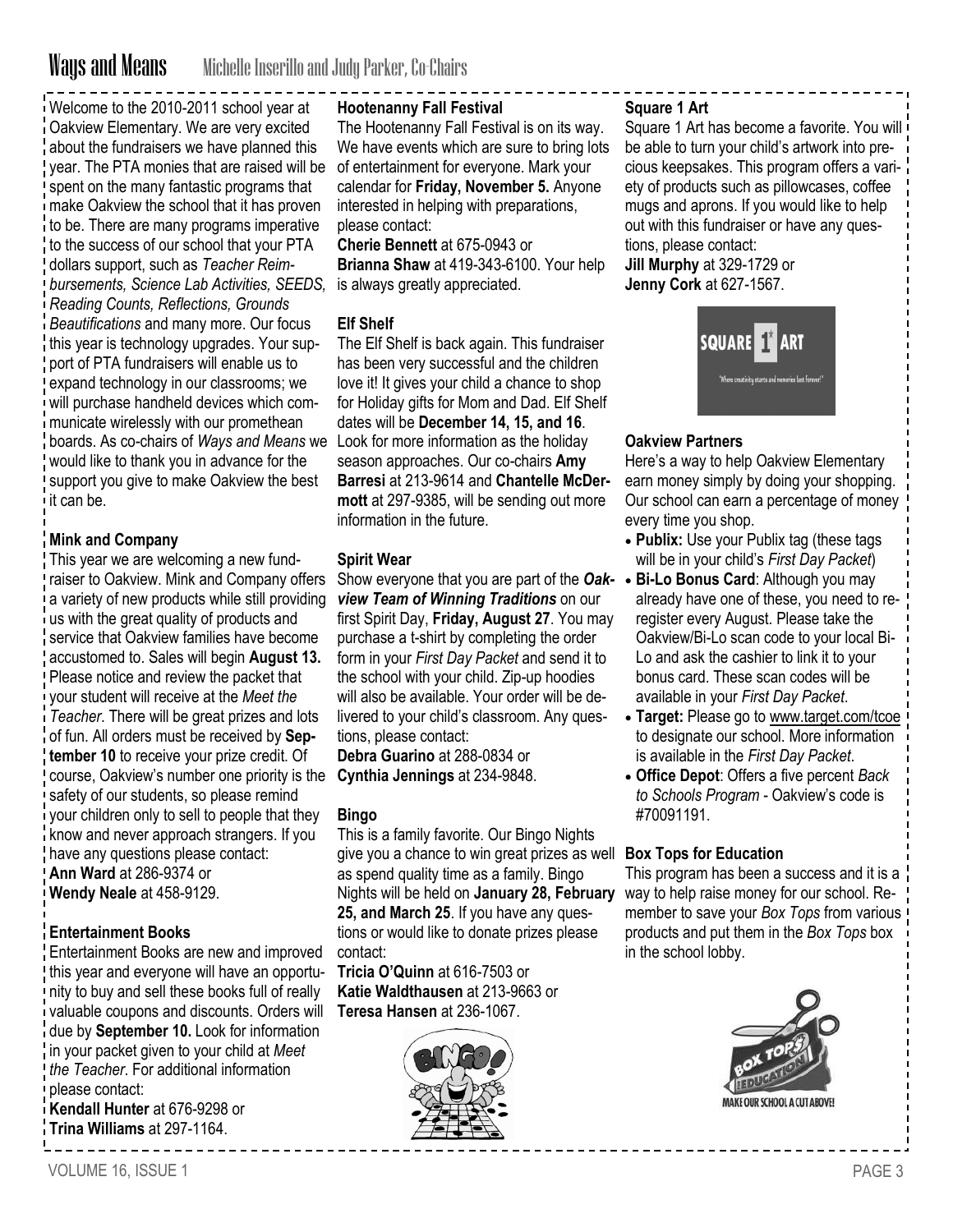| Over the course of the 2010-11 year, the<br>• provide overviews of the education poli-<br>Legislative Committee will:<br>cies of the candidates in the November<br>2010 elections for South Carolina gover-<br>• present information to Oakview families<br>nor and superintendent of education; and,<br>and teachers on local, state and federal<br>• keep the Oakview community informed<br>education issues that affect Oakview Ele-<br>about the budget and funding challenges<br>facing our schools.<br>mentary School; | If you would like to serve on the Committee, $\frac{1}{1}$<br>please contact:<br>Karen Akerhielm at Karenmti@aol.com |
|------------------------------------------------------------------------------------------------------------------------------------------------------------------------------------------------------------------------------------------------------------------------------------------------------------------------------------------------------------------------------------------------------------------------------------------------------------------------------------------------------------------------------|----------------------------------------------------------------------------------------------------------------------|
|------------------------------------------------------------------------------------------------------------------------------------------------------------------------------------------------------------------------------------------------------------------------------------------------------------------------------------------------------------------------------------------------------------------------------------------------------------------------------------------------------------------------------|----------------------------------------------------------------------------------------------------------------------|

Reflections Brooke Clayton and Jana Circle, Coordinators



### **Let your creative energy flow and showcase your talents!**

*Reflections* is a National PTA arts recognition and achievement program where students of all grades are encouraged to express their talents and submit original works

inspired by the year's theme. The theme for soon in the Oakview lobby. Entries will be the 2010-11 PTA Reflections Program is *Together We Can.* The arts categories included are: literature, musical composition, photography, visual arts, dance choreography, and film/video production. Students can enter more than one category and can submit more than one entry for each category. Please visit the Oakview website to see our winners from last year! Entry forms and complete rules are available at [www.scpta.org](http://www.scpta.org/) and will also be available

collected at Oakview in late **October**. All deadline dates will be announced as the school year progresses. Please encourage your child to express their creativity and participate in our Reflections program!



Mink and Company Ann Ward and Wendy Neale, Co-chairs

### **PTA Fall Fundraiser**

Please don't forget to support Oakview's PTA Fall Fundraiser! Remember, Oakview earns up to fifty percent on every item! We need your help to support technology upgrades!

*Gift Wrap* and *Flower Bulb Order Forms* are due **September 10, 2010.**

We are excited to introduce a new fundraising partner. The gift wrap vendor that Oakview used last year implemented consider-

able program changes. Our new fundraising partner, **Mink and Company,** is a familyowned company with over thirty-five years in the business. Their gift wrap has the same paper weight and dimensions as the paper we have sold in the past, plus **Mink and Company** offers household goods, gifts, magazines, flower bulbs, and candy!

With just one item sold, students can earn prizes. There also are student top sales prizes, as well as classroom participation awards. When we work together and reach our school goal, the students will enjoy faculty stunts, such as a faculty tug-of-war contest. It's cool to support our school!

You can also support our school online at [www.minkco.com.](http://www.minkco.com) Tell out-of-town friends and family about our fundraiser. At checkout, buyers simply enter our school program ID# 102541400, our school name, school city and your child's name. Students receive prize credit. Internet orders are paid online and shipped to the buyer.

New Families Julie Gilpin and Leslie Featherstone, Co-Chairs

We would like to welcome all the new families to Oakview. If this is your family's first year at our school, we want to invite you to a special meeting with our principal, Dr. Reavis, on **Friday, August 27** immediately following the Volunteer Breakfast. This meeting gives you an opportunity to get answers to any questions your family may have. We hope you are having a good transition to Oakview and we want to make sure we can make it a great school year!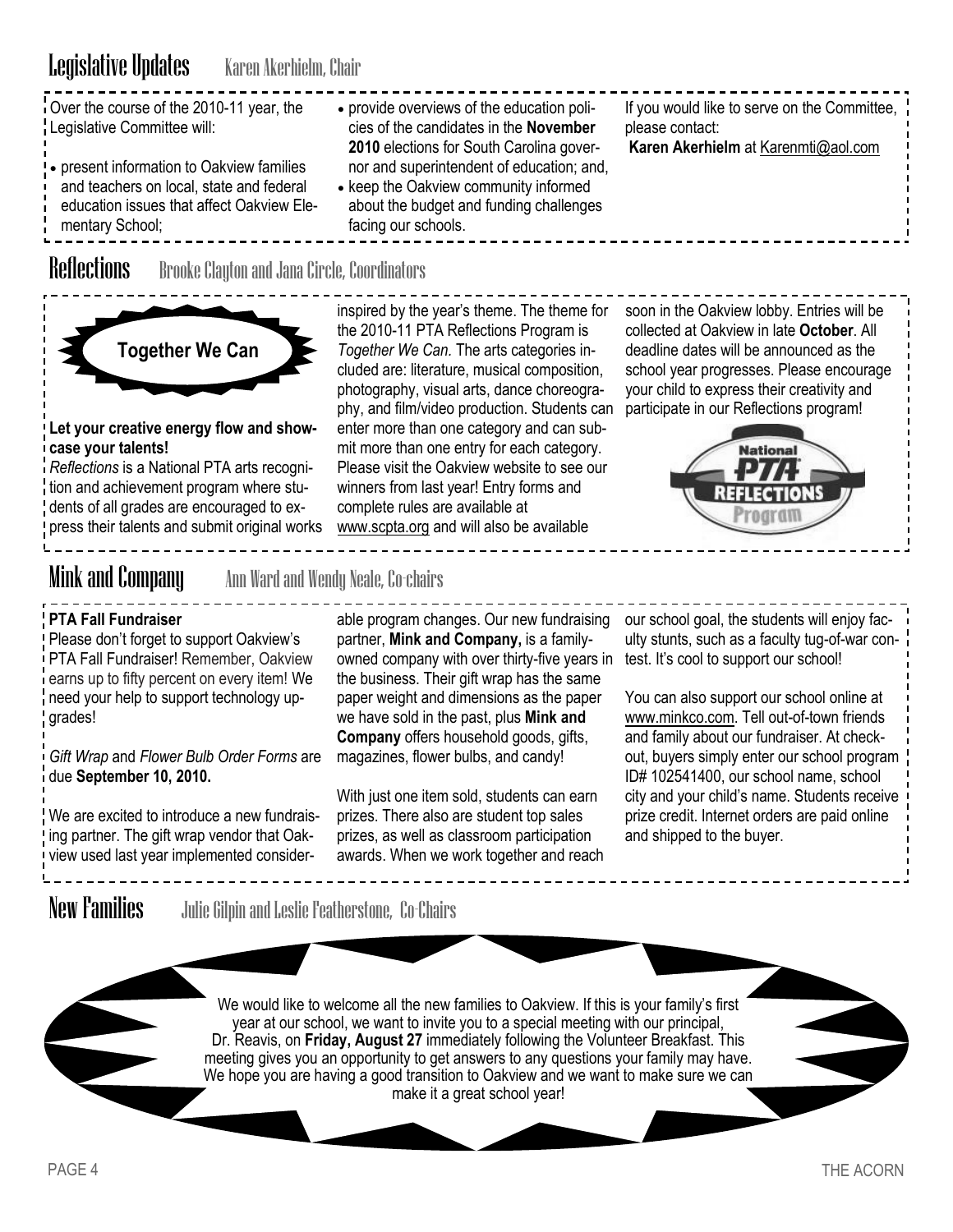## Hootenanny Fall Festival Cherie Bennett and Brianna Shaw, Co-chairs

**August 26.**

### *Hootenanny Fall Festival*

Mark your calendar for Oakview's 2*010 Hoo-*one hour during the event and to donate one *tenanny Fall Festival* to be held on **Friday, November 5**. Anyone interested in helping with preparations, please contact: **Cherie Bennett** at 675-0943 or **Brianna Shaw** at 419-343-6100.

Thank you in advance to every Oakview family for making this annual event a highlight of the school year! In order to make this **Michelle Inserillo** at 991-8374.

SEEDS Bethann Graham, Chair

Do you love to read? Would you like to share that love of reading with others? If so, then you will love our SEEDS program! This is a great way to get involved at Oakview by reading a book to your child's class and then either discussing it further or doing an enrichment activity to aid in comprehension.

All books and materials are provided for you in the media center, and can be checked out early so that you have time to plan. Typically, SEEDS is scheduled for thirty minute

sessions twice monthly and you can sign up for a single session or multiple sessions throughout the school year.

If you would like to make a *personal or business donation* (financial contribution, goods,

or services), please contact:

a success we ask each family to volunteer

item for the event. Look for *Hootenanny Volunteer & Donation sign-up sheets* in your child's classroom during *Open House* on



If this sounds right up your alley, be sure to stop by the SEEDS booth at the *Volunteer Breakfast* on **Friday, August 27**. Can't make it to the breakfast? Just check the SEEDS box on the *Volunteer Form* and someone will contact you! If you have any questions about this program, or need help at any time throughout the year, don't hesitate to contact:

**Bethann Graham** at 297-1924 or [graham](mailto:grahamfamily333@bellsouth.net)[family333@bellsouth.net.](mailto:grahamfamily333@bellsouth.net) Hope you had a great summer, and keep on reading!

**Book Fair** Denise Gruidl, Sherrie Rodriguez and Judy Parker Co-chair

Our *Fall Scholastic Book Fair* will be on *Sunday October 5* through *Friday, October 8* at Oakview in the Media Center.

There are many volunteer opportunities to help ensure that the *Book Fair* runs efficiently. If you are interested in volunteering at the *Book Fair*, please stop by our booth at the *Volunteer Breakfast* on **Friday, August 27** or contact:

**Denise Gruidl** at 236-5156, or **Sherrie Rodriguez** at 234-0092, or **Judy Parker** at 676-9707.

Profits from our Book Fair benefit our Media Center, so please support this important event.

Team Oakview: A Winning Tradition